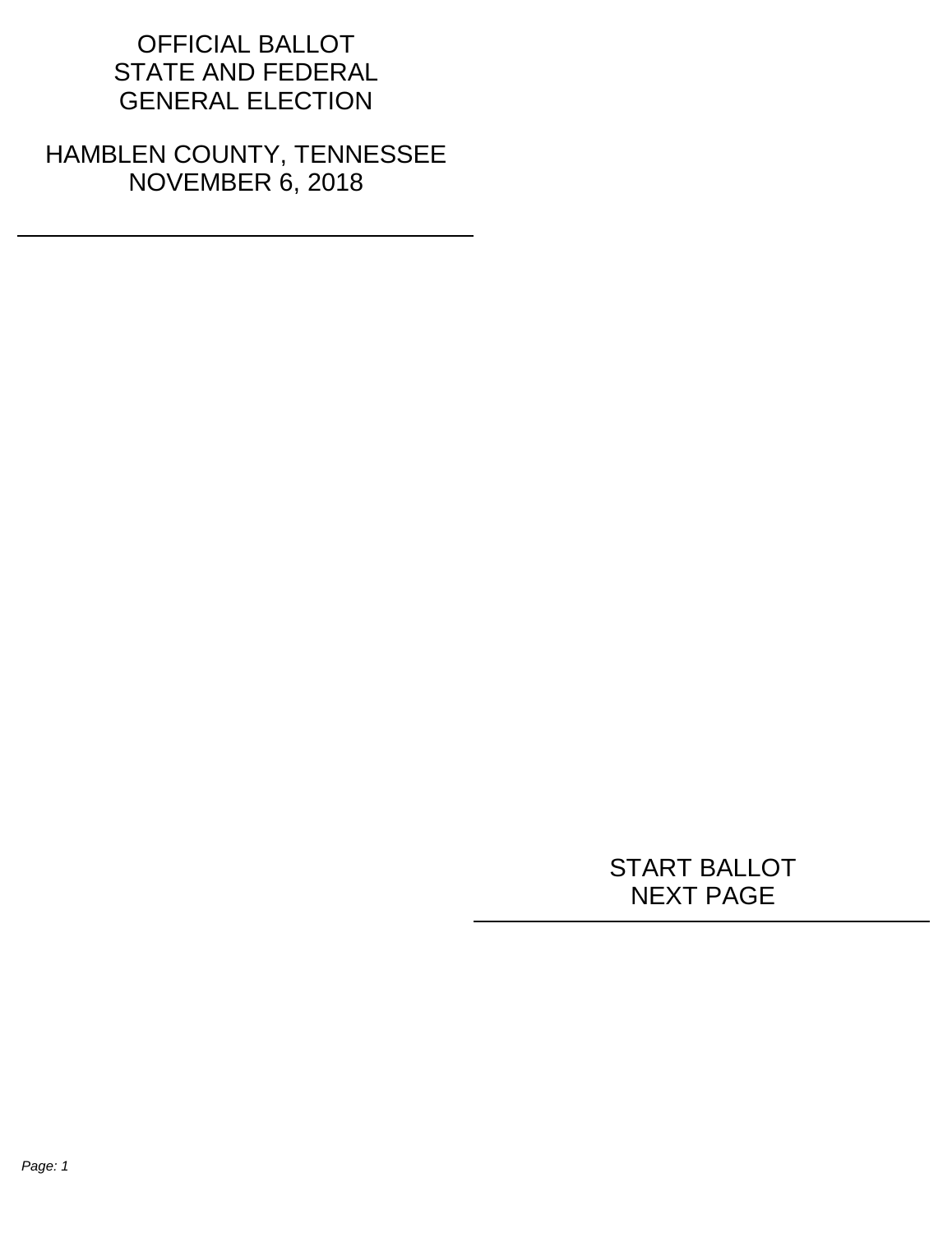## GOVERNOR Vote For One (1) 0 selected, incomplete

BILL LEE Republican Party Nominee

KARL DEAN Democratic Party Nominee

MARK COONRIPPY BROWN Independent Candidate

SHERRY L. CLARK Independent Candidate

JUSTIN CORNETT Independent Candidate

GABRIEL FANCHER Independent Candidate

SEAN BRUCE FLEMING Independent Candidate

WILLIAM ANDREW HELMSTETTER Independent Candidate

CORY KING Independent Candidate

MATTHEW KOCH Independent Candidate

TOMMY RAY McANALLY Independent Candidate

JESSIE D. McDONALD Independent Candidate

TONEY RANDALL MITCHELL Independent Candidate

YVONNE NEUBERT Independent Candidate ALFRED SHAWN RAPOZA Independent Candidate CHAD RIDEN Independent Candidate ROBERT SAWYERS SR. Independent Candidate HEATHER SCOTT Independent Candidate GEORGE BLACKWELL SMITH IV Independent Candidate JEREMY ALLEN STEPHENSON Independent Candidate TRACY C. YASTE TISDALE Independent Candidate MIKE TOEWS Independent Candidate RICK TYLER Independent Candidate VINNIE VINEYARD Independent Candidate JARON D. WEIDNER Independent Candidate PATRICK WHITI OCK Independent Candidate JOE B. WILMOTH Independent Candidate MARK WRIGHT Independent Candidate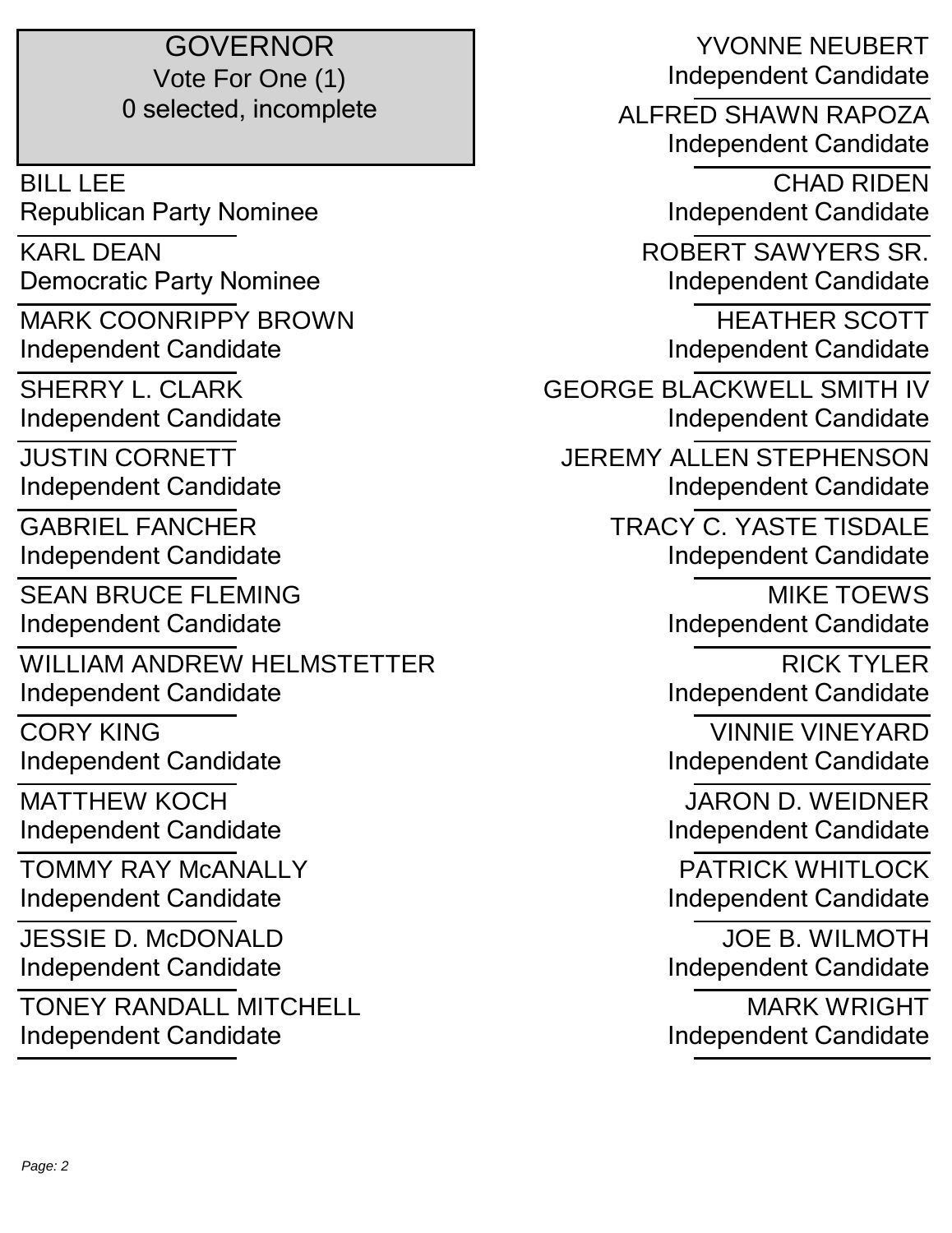UNITED STATES SENATE Vote For One (1) 0 selected, incomplete

MARSHA BLACKBURN Republican Party Nominee

PHIL BREDESEN Democratic Party Nominee

TRUDY A. AUSTIN Independent Candidate

JOHN CARICO Independent Candidate

DEAN HILL Independent Candidate

KEVIN LEE McCANTS Independent Candidate

BRETON PHILLIPS Independent Candidate

KRIS L. TODD Independent Candidate

WRITE-IN

 UNITED STATES HOUSE OF REPRESENTATIVES DISTRICT 1 Vote For One (1) 0 selected, incomplete

> PHIL ROE Republican Party Nominee

MARTY OLSEN Democratic Party Nominee

> MICHAEL D. SALYER Independent Candidate

> > WRITE-IN

 TENNESSEE SENATE DISTRICT 1 Vote For One (1) 0 selected, incomplete

> STEVE SOUTHERLAND Republican Party Nominee

> > WRITE-IN